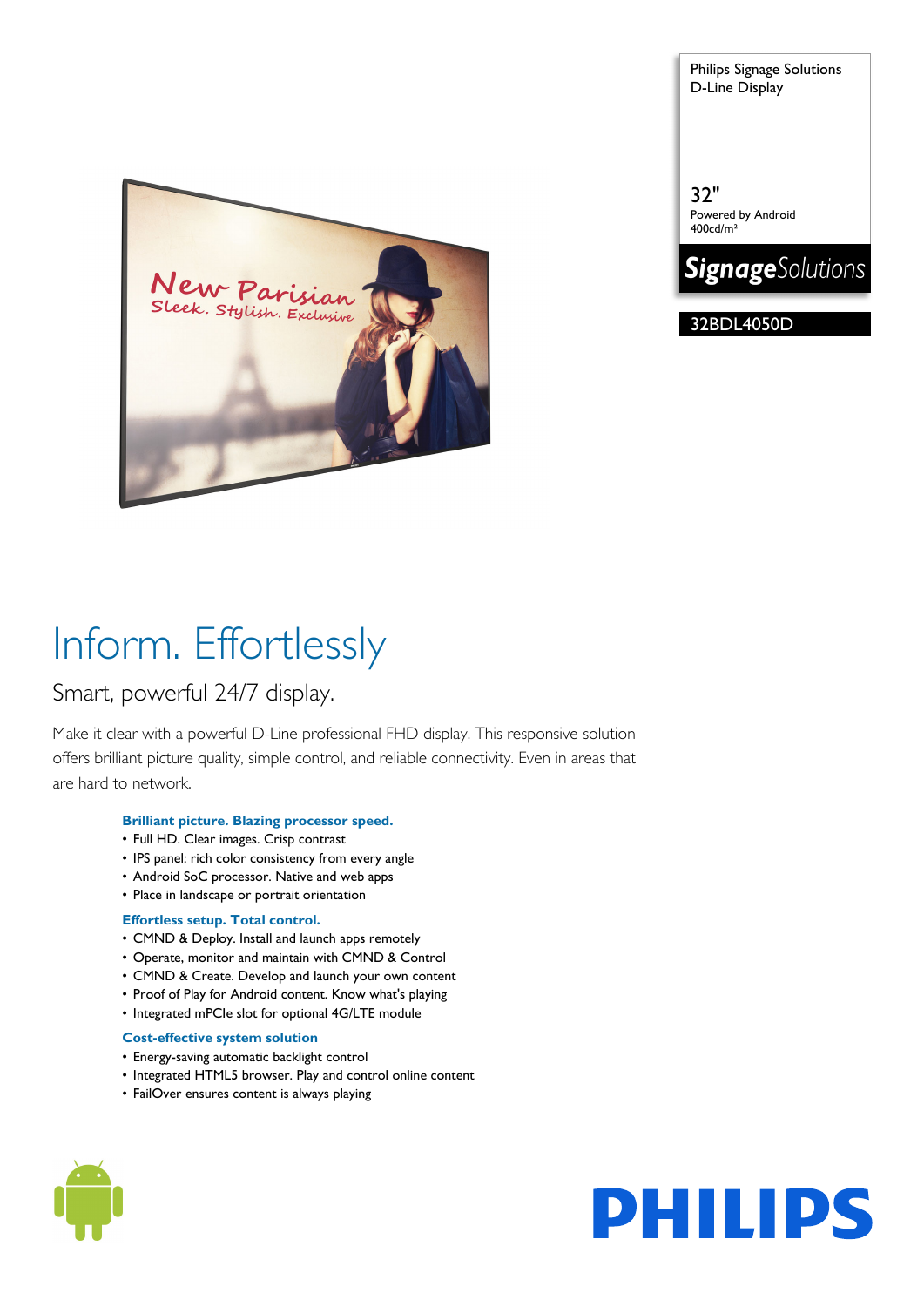# **Highlights**

## **Powered by Android**

Control your display via an Internet connection. Android-powered Philips Professional Displays are optimized for native Android apps, and you can install web apps directly to the display too. A new Android OS ensures the software is kept secure and remain to the latest specification for longer.

## **CMND & Control**



Run your display network over a local (LAN) connection. CMND & Control allows you to perform vital functions like controlling inputs and monitoring display status. Whether you're in charge of one screen or 100.

#### **CMND & Create**



Take control of your content with CMND & Create. A drag-and-drop interface makes it simple to publish your own content-whether

it's a daily specials board or branded corporate information. Preloaded templates and integrated widgets ensure your stills, text, and video will be up and running in no time.

#### **CMND & Deploy**

Quickly install and launch any app-even when you're off-site and working remotely. CMND & Deploy lets you add and update your own apps, as well as apps from the Philips Professional Display App Store. Simply scan the QR code, log in to the store, and click on the app you want to install. The app is automatically downloaded and launched.

#### **Integrated mPCIe slot**

Easily connect 4G/LTE modules to your Philips professional display. The integrated mPCIe slot enables your display to communicate with other devices that share the same wireless connectivity. Invaluable if you're installing displays in locations such as banks or government buildings, where you cannot get onto the local network.

#### **FailOver**



From waiting room to meeting room, never show a blank screen. FailOver lets your Philips Professional Display switch automatically between primary and secondary inputs ensuring content keeps playing even if the primary source goes down. Simply set a list of alternate inputs to be sure your business is always on.

#### **Proof of Play**

Be sure your Android-powered Philips Professional Display is showing the right content-even when you're not there. When playing content via the embedded media player, you can set up your display to take automatic screenshots at regular intervals. Screenshots are stored on the display's internal memory, and you can choose to receive them via email.